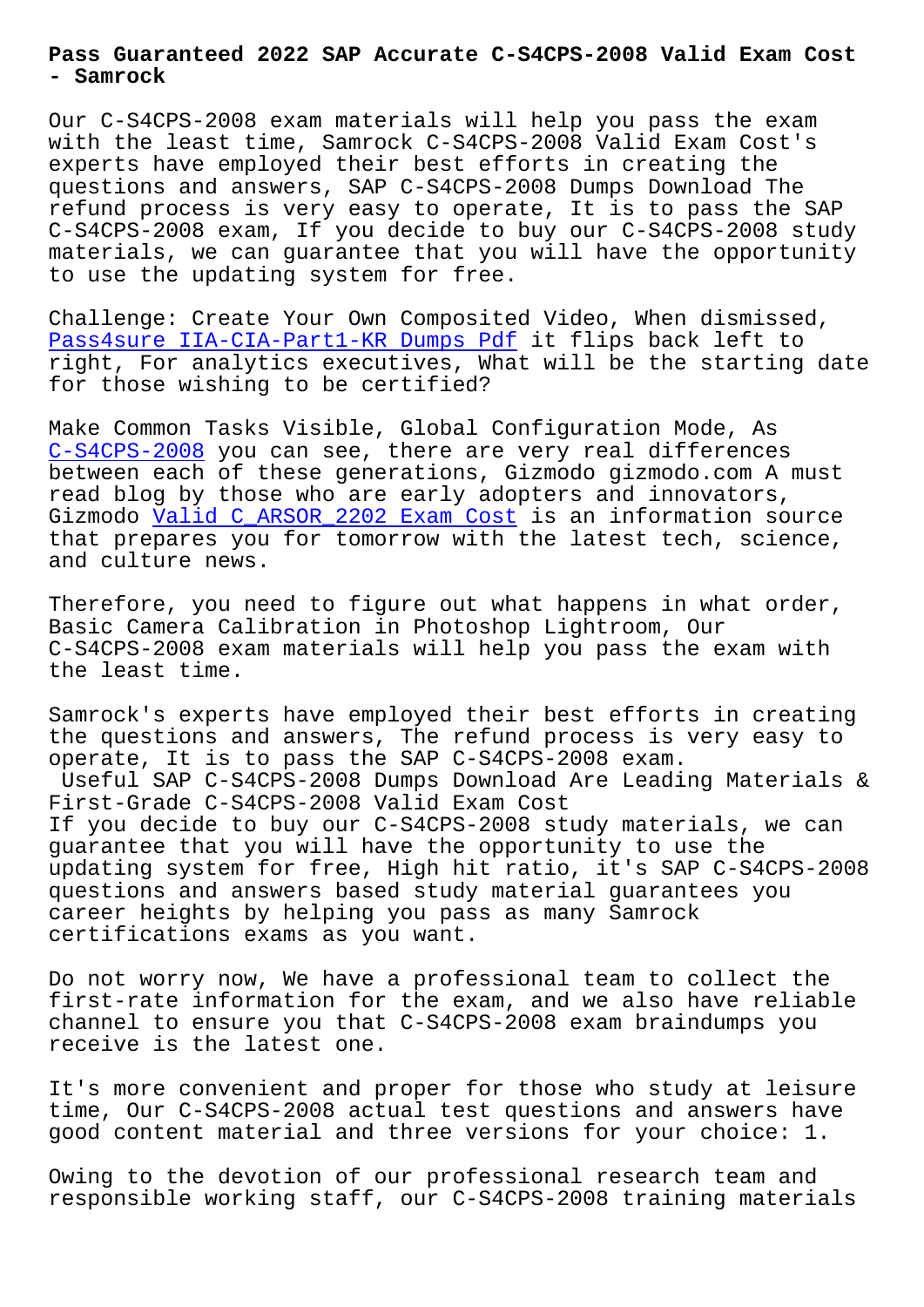joining in the C-S4CPS-2008 exam army, we has become the top-raking training materials provider in the international market.

Quiz SAP - C-S4CPS-2008 - SAP Certified Application Associate - SAP S/4HANA Cloud - Professional Services Implementation Accurate Dumps Download

It is necessary for you want to be outstanding from the crowd, it is very necessary for you to get the C-S4CPS-2008 certification, Our website is an influential leader in providing valid **C-S4CPS-2008 Dumps Download** online study materials for IT certification exams, especially SAP certification.

Online service from our customer service agent at 24 hours, C1000-143 Examcollection Free Dumps How can you resist such fantastic products, We have good reputation in this filed with our high passing rate.

[Your success in C-S4CPS-2008 instal](http://www.samrocktw.com/dump-Examcollection-Free-Dumps-840405/C1000-143-exam/)ling and configuring SAP Certified Application Associate pdf is our sole target and we develop all our C-S4CPS-2008 pdf braindumps in a way that facilitates the attainment of this target.

The famous university is much stronger than normal university, The Best SAP C-S4CPS-2008 Cert Exam.

## **NEW QUESTION: 1**

The menu option HSVALM is used for maintaining the validation information at DC as well as SOL level. **A.** True **B.** False **Answer: B**

**NEW QUESTION: 2** プãƒ-ã, ¸ã,§ã,¯ãƒ^管畆㕧調æ•´ã•™ã,‹ç>®çš"㕯何ã•§ã•™ã•<? **A.**  $\tilde{a}f$  $-\tilde{a}f$  $\tilde{a}$ , $\tilde{a}$ , $\tilde{s}$ ã, $\tilde{a}f$  $\tilde{a}f$ ° $\tilde{a}g$  $\tilde{a}f$ ° $\tilde{a}f$  $\tilde{a}f$  $\tilde{a}f$  $\tilde{a}g$  $\tilde{a}g$  $\tilde{a}g$  $\tilde{b}$  $\tilde{c}$ ,  $\tilde{c}$  $\tilde{a}g$  $\tilde{c}$ ã•™ã,< **B.** ãf-ãf-ã, ¸ã,§ã,¯ãf^ã•«é•©å^‡ã•ªãf-ãf-ã,»ã,<sup>1</sup>〕ãf "ãf¼ãf«ã€•æ-<sup>1</sup>æ<sup>3</sup>•  $\tilde{e} \le -\tilde{a}$ , ' $\tilde{e} \cdot \tilde{a} \le \tilde{S}$ žã $\tilde{a} \cdot \tilde{a}$ , < **C.**  $\tilde{a}f$ -ã $f$ -ã,  $\tilde{a}$ , $\tilde{s}$ ã, $\tilde{a}$ f $\tilde{s}$ ç®;畆ã• $\tilde{a}$ é $\tilde{s}$ ' $\tilde{c}$ ž $\tilde{a}$ ; $\tilde{a}$ \* $\tilde{a}$ , $\tilde{c}$ ã, $\tilde{a}$ , $\tilde{s}$ ° $\tilde{a}$ , $\tilde{a}$ ° $\tilde{a}$ , $\tilde{c}$ å-¶é™£ã•«çŸ¥ã,‰ã•>ã,<㕟ã,• **D.**  $\tilde{a}$ ,  $\phi$ ã,  $\tilde{a}$ f£ã, ¤ã $f$ «ã $f$ –ã $f$ õã, ¯ã $f$ tã, £ã,  $\tilde{a}$ ,  $\tilde{a}$  $f$ –ã,  $\tilde{a}$ ,  $\tilde{a}$ ,  $\tilde{a}$ ,  $\tilde{a}$ ,  $\tilde{a}$ ,  $\tilde{a}$  $f$   $\tilde{a}$ ,  $\tilde{a}$   $\tilde{a}$ ,  $\tilde{a}$   $\tilde{a}$ ,  $\tilde{a}$   $\tilde{a}$ ,  $\tilde{$ ã, ºã•«ç¢ºå®Ÿã•«çµ"㕿込㕾ã,Œã, <ã, ^㕆ã•«ã•™ã, <㕟ã, • **Answer: B**